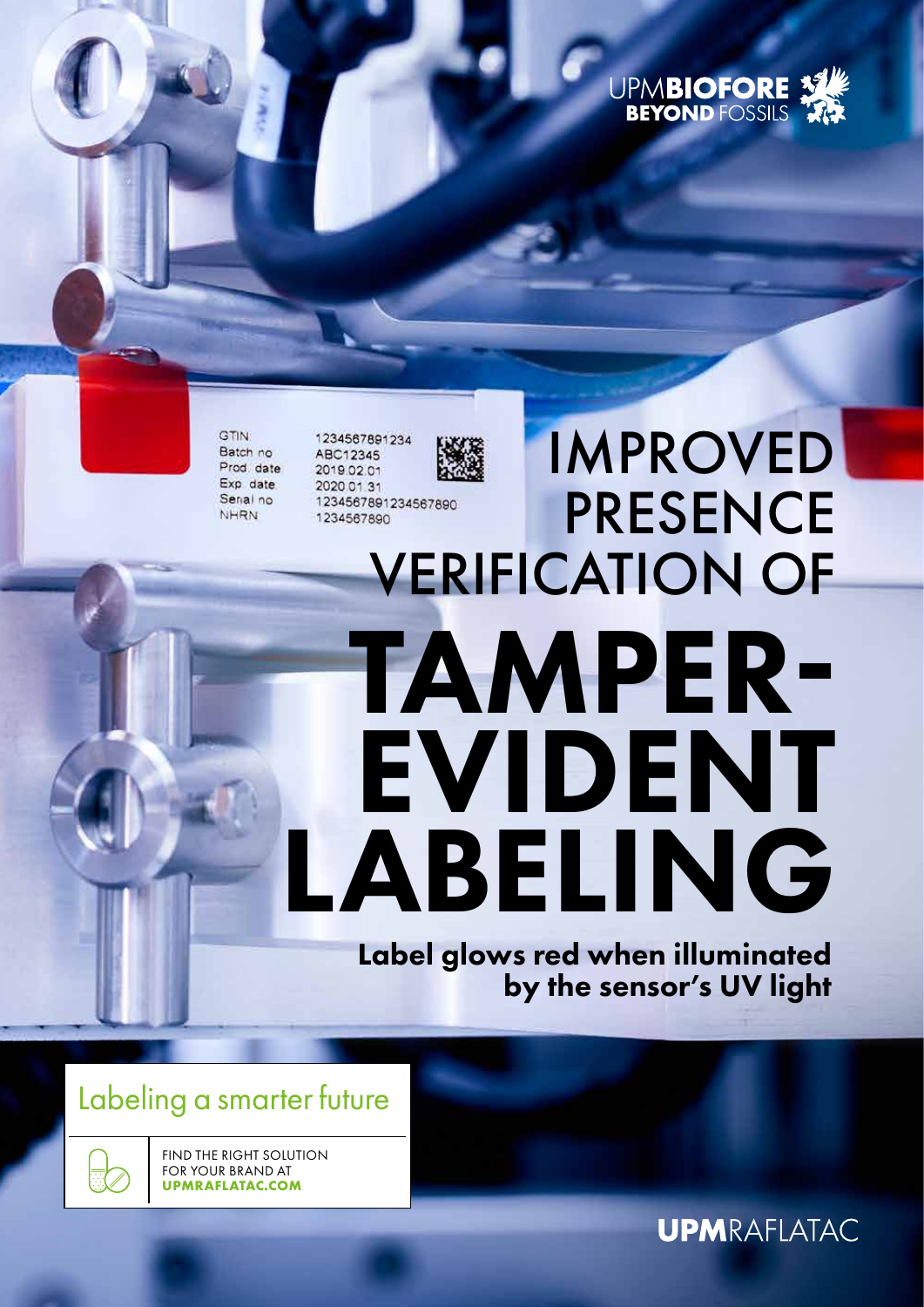## PROTECT CONSUMERS and ensure compliance

Tamper-evident pharmaceutical security labels need to stay in place and intact to ensure patient safety. Existing presence verification solutions can help by making sure that tamper-evident labels are applied to carton packages correctly, but they face some challenges.





#### Challenges with presence verification solutions:

• Solutions have often required continuous manual adjustment of sensor settings, with a high risk of manual error and false confidence that products are

• False positives mean that products are sent out without labels.

- labelled correctly.
- 
- 
- package with a different design.
- 
- 
- False negatives mean that products are incorrectly flagged as not being eligible for sale, meaning they have to be rejected or destroyed.
- Validating the traditional sensor setup has proven difficult and with multiple packaging types and artwork designs, a sensor might be perfectly calibrated for one particular package, colour or gloss, but still give false readings for a
- It is difficult to detect if labels are in the wrong position or have edge lifting.
- Transparent label materials are difficult to detect.

#### New reliable presence verification

To address these issues, we've co-operated with Labelling Systems Scandinavia (LSS) to develop a solution which combines our Red Luminescence label material with their sensor system that can be easily retrofitted on existing lines to work with

existing equipment:

• This innovative automated label detection system doesn't require the continuous manual adjustment of sensor settings, making it the most reliable

- and efficient solution available today.
- Medicines Directive.

• The Red Luminescence solution helps to increase patient safety and protect producers from the unnecessary costs of product recalls and the risk of noncompliance with legislation such as the European Commission's Falsified

\*Labels in the photographs are red only for demonstration purposes. The real label material is transparent until it is illuminated by the UV light integrated in the system's sensor and will only then glow as red.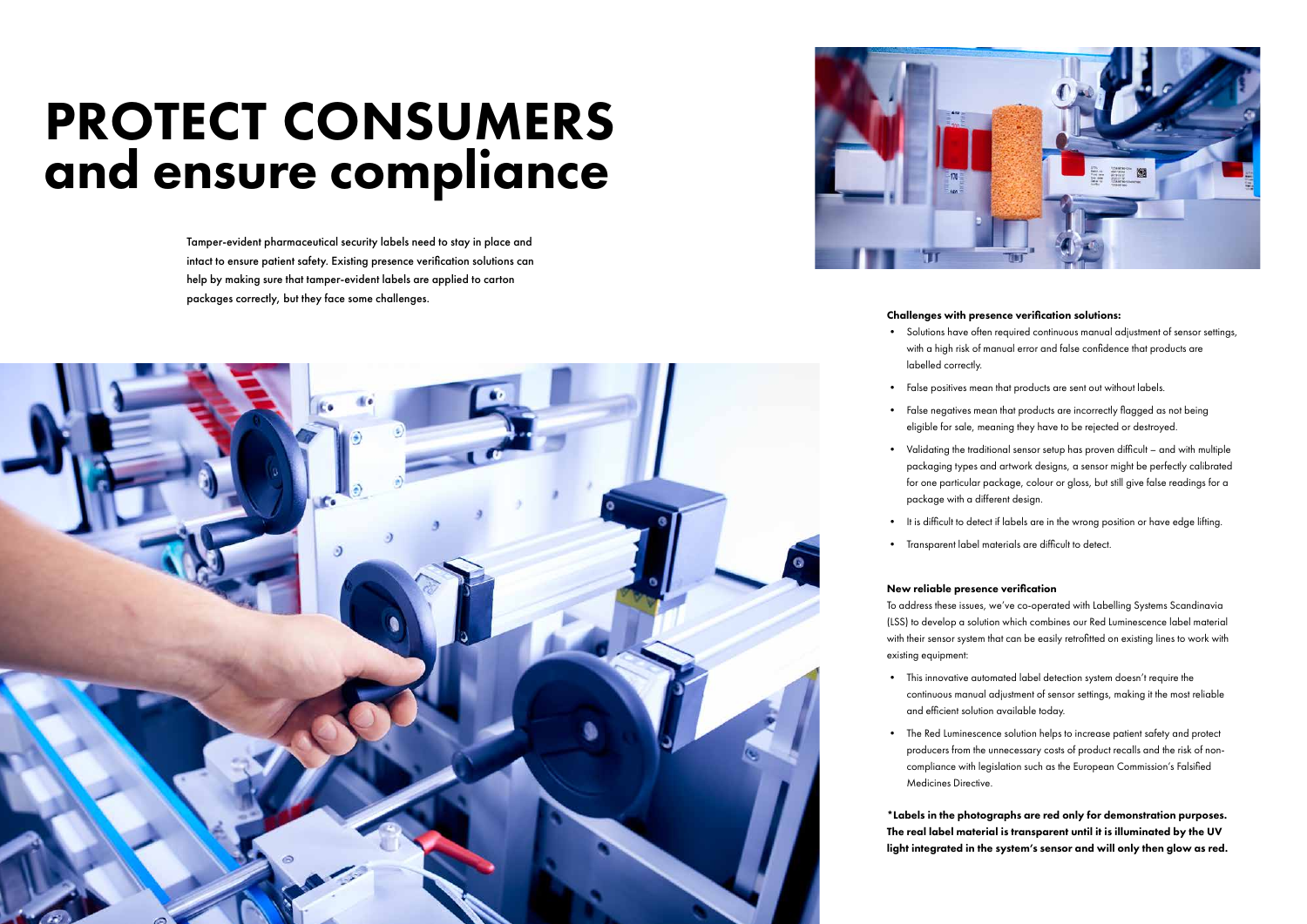A Red Luminescence tamper-evident label is applied to the carton package.

The new sensor system with an integrated UV light source automatically detects if the label is present. Regardless of the packaging colour or design, only the transparent tamper-evident labels will glow red.



\*Labels in the photographs are red only for demonstration purposes. The real label material is transparent until it is illuminated by the UV light integrated in the system's sensor and will only then glow as red.



# How it works

1





2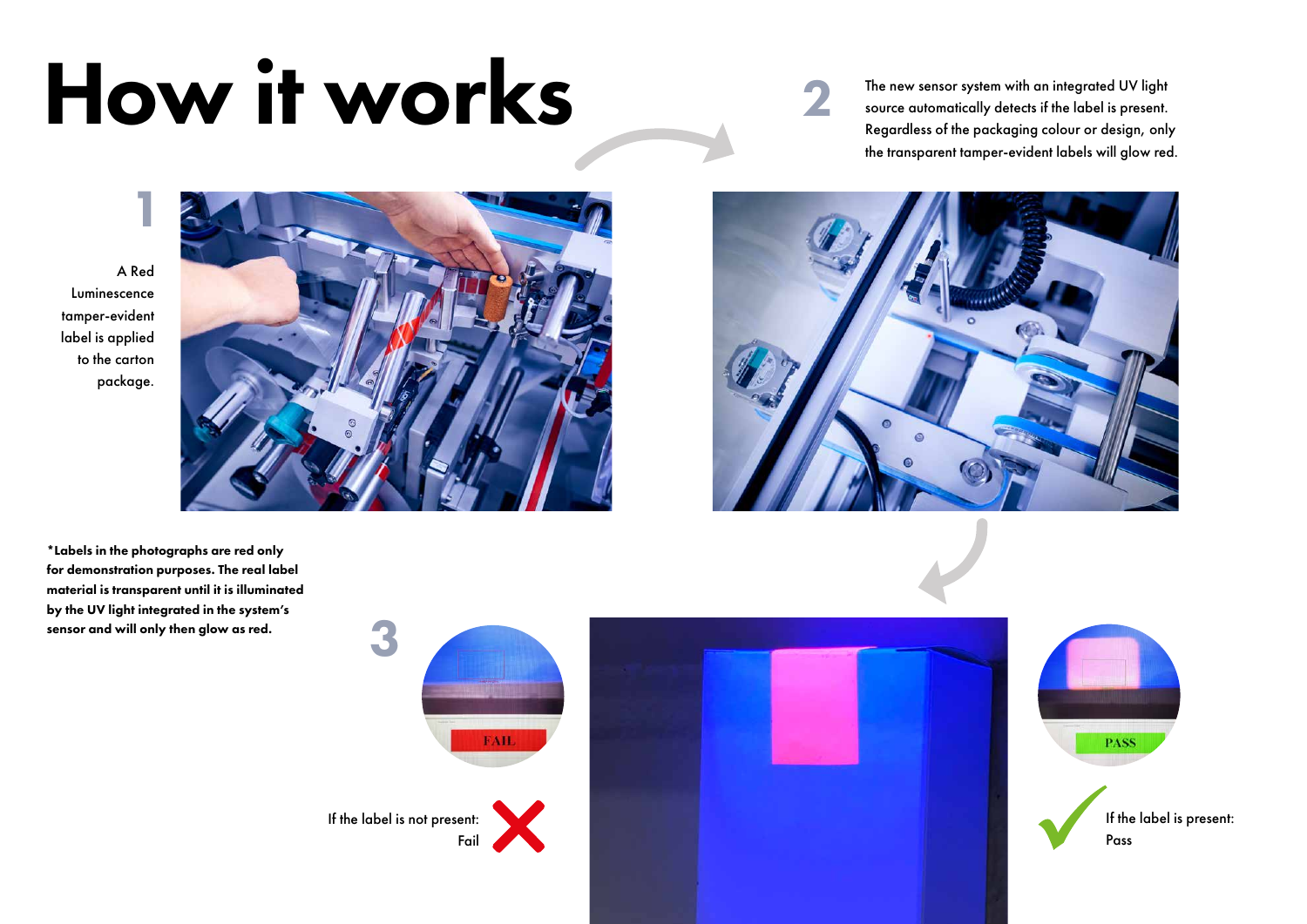## THE BENEFITS are automatic

From February 2019, all pharmaceutical packaging lines producing product for sale in the EU must be able to ensure that tamper-proof seals are intact and present on all packaging, making label inspections critical. The Red Luminescence presence verification solution offers the following benefits:

- Helps ensure that labels are applied correctly to carton packaging with 100% certainty of approval or rejection
- Improves patient safety and ensures compliance with the latest legislation
- Reduces the risk of costly recalls caused by false positive readings
- Eliminates wastage costs caused by false negative readings
- Runs packages on one set point, with no sensitivity to colour, surface glossiness, distance and unusual angles, unlike with existing solutions
- Sensor settings can be documented and reproduced
- Offers detailed validation documentation that can be used for both internal and external auditing
- In addition to the standard "label presence" inspection, the actual position of the label on the carton can also be verified
- Can be retrofitted to existing lines as a one-to-one replacement
- Also available for new-build dispensing and packaging lines



**LSS** 

**BECKHOFF**